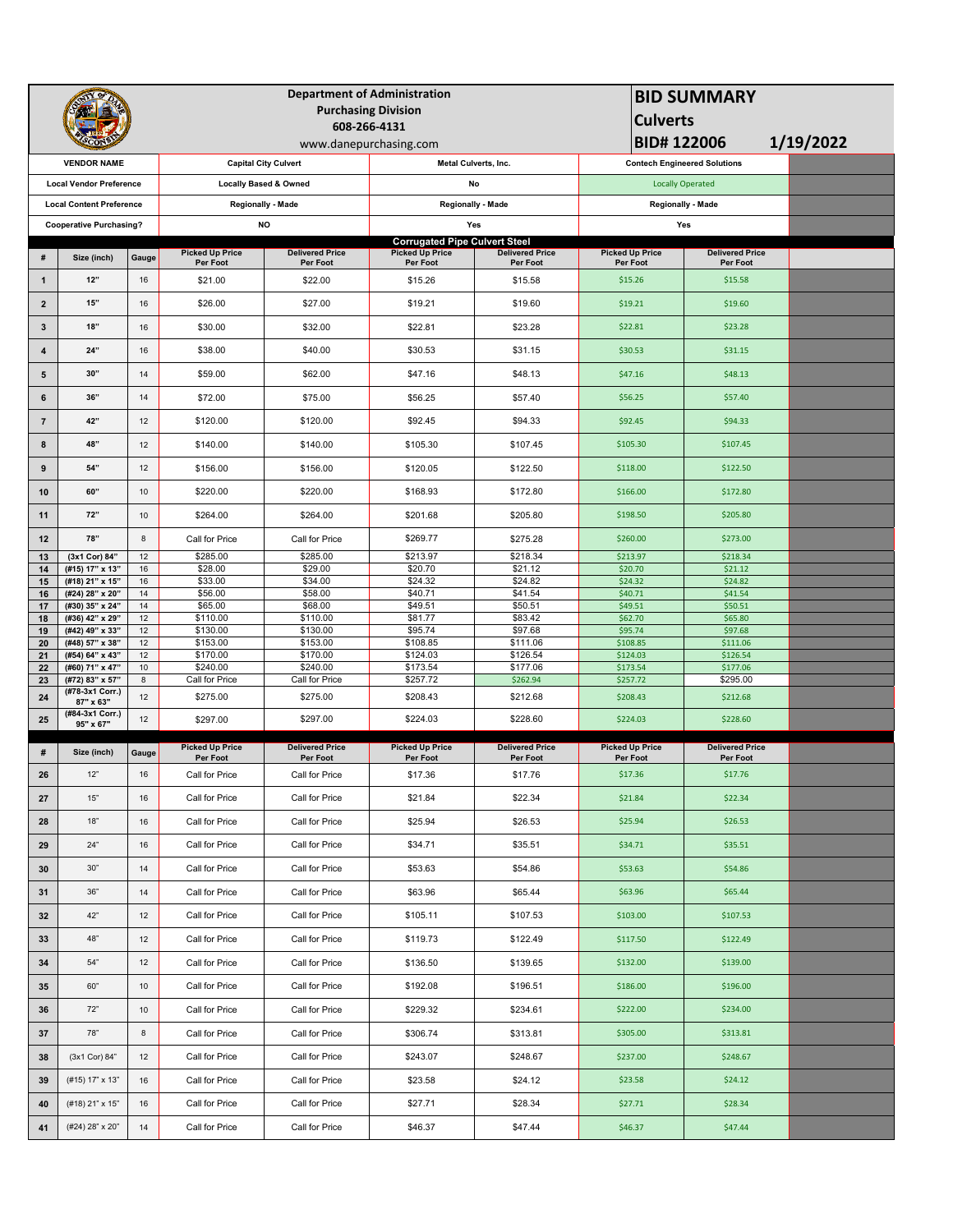| 42         |            | (#30) 35" x 24"                               | 14                               |                      | Call for Price                     |                                                           | Call for Price                     | \$56.40                            |                                                 | \$57.69                            |                       |                                    | \$56.40              | \$57.69                                         |                       |  |
|------------|------------|-----------------------------------------------|----------------------------------|----------------------|------------------------------------|-----------------------------------------------------------|------------------------------------|------------------------------------|-------------------------------------------------|------------------------------------|-----------------------|------------------------------------|----------------------|-------------------------------------------------|-----------------------|--|
| 43         |            | (#36) 42" x 29"                               | 12                               |                      | Call for Price                     |                                                           | Call for Price                     |                                    | \$93.14                                         |                                    | \$95.27               |                                    | \$69.80              |                                                 | \$73.50               |  |
| 44         |            | (#42) 49" x 33"                               | 12                               |                      | Call for Price                     |                                                           | Call for Price                     | \$109.06                           |                                                 | \$111.56                           |                       | \$109.06                           |                      | \$111.56                                        |                       |  |
| 45         |            | (#48) 57" x 38"                               | 12                               |                      | Call for Price                     | Call for Price                                            |                                    | \$123.99                           |                                                 | \$126.83                           |                       | \$123.99                           |                      | \$126.83                                        |                       |  |
| 46         |            | (#54) 64" x 43"                               | 12                               |                      | Call for Price                     | Call for Price                                            |                                    | \$141.28                           |                                                 | \$144.52                           |                       | \$141.28                           |                      | \$144.52                                        |                       |  |
| 47         |            | (#60) 71" x 47"                               | 10                               |                      | Call for Price                     | Call for Price                                            |                                    | \$197.68                           |                                                 | \$202.21                           |                       | \$197.68                           |                      | \$202.21                                        |                       |  |
| 48         |            | (#72) 83" x 57"                               | 8                                |                      | Call for Price                     | Call for Price                                            |                                    | \$293.57                           |                                                 | \$300.29                           |                       | \$283.00                           |                      | \$298.00                                        |                       |  |
| 49         |            | (#78-3x1 Corr.)                               | 12                               |                      | Call for Price                     |                                                           |                                    | \$237.80                           |                                                 | \$243.23                           |                       |                                    |                      | \$238.00                                        |                       |  |
|            |            | 87" x 63"<br>(#84-3x1 Corr.)                  |                                  |                      |                                    | Call for Price                                            |                                    |                                    |                                                 | \$261.44                           |                       | \$226.00<br>\$245.00               |                      | \$261.44                                        |                       |  |
| 50         |            | 95" x 67"                                     | 12<br>Call for Price<br>\$300.00 |                      |                                    | \$255.69<br>Aluminum Coated Corrugated Pipe Culvert Steel |                                    |                                    |                                                 |                                    |                       |                                    |                      |                                                 |                       |  |
| #          |            | Size (inch)                                   | Gauge                            |                      | <b>Picked Up Price</b><br>Per Foot |                                                           | <b>Delivered Price</b><br>Per Foot | <b>Picked Up Price</b><br>Per Foot |                                                 | <b>Delivered Price</b><br>Per Foot |                       | <b>Picked Up Price</b><br>Per Foot |                      | <b>Delivered Price</b><br>Per Foot              |                       |  |
| 51         |            | 12"                                           | 16                               | \$23.00              |                                    |                                                           | \$24.00                            | \$16.11                            |                                                 | \$16.47                            |                       | \$16.11                            |                      | \$16.47                                         |                       |  |
| 52         |            | 15"                                           | 16                               | \$28.50              |                                    |                                                           | \$29.50                            | \$20.27                            |                                                 | \$20.72                            |                       | \$20.27                            |                      | \$20.72                                         |                       |  |
| 53         |            | 18"                                           | 16                               | \$33.50              |                                    |                                                           | \$35.00                            | \$24.07                            |                                                 |                                    | \$24.61               | \$24.07                            |                      | \$24.61                                         |                       |  |
| 54         |            | 24"                                           | 16                               | \$42.00              |                                    |                                                           | \$44.00                            | \$32.22                            |                                                 | \$32.93                            |                       | \$32.22                            |                      | \$32.93                                         |                       |  |
| 55         |            | 30"                                           | 14                               | \$65.00              |                                    |                                                           | \$68.00                            | \$49.78                            |                                                 | \$50.88<br>\$60.68                 |                       | \$49.78                            |                      | \$50.88                                         |                       |  |
| 56         |            | 36"<br>42"                                    | 14<br>12                         | \$78.00              | \$130.00                           |                                                           | \$82.00                            | \$59.37<br>\$97.56                 |                                                 |                                    |                       | \$59.37                            | \$94.70              | \$60.68                                         | \$99.72               |  |
| 57<br>58   |            | 48"                                           | 12                               | \$150.00             |                                    | \$150.00                                                  | \$130.00                           | \$111.13                           |                                                 | \$99.72<br>\$113.59                |                       | \$108.00                           |                      | \$113.59                                        |                       |  |
| 59         |            | 54"                                           | 12                               | \$170.00             |                                    |                                                           | \$170.00                           | \$126.70                           |                                                 |                                    |                       | \$121.60                           |                      |                                                 | \$128.00              |  |
| 60         |            | 60"                                           | 10                               |                      | \$240.00                           |                                                           | \$240.00                           | \$178.29                           |                                                 | \$129.50<br>\$182.23               |                       | \$171.00                           |                      | \$180.75                                        |                       |  |
| 61         |            | 72"                                           | 10                               |                      | \$290.00                           |                                                           | \$290.00                           | \$212.86                           |                                                 |                                    | \$217.56              |                                    | \$204.00             |                                                 | \$216.00              |  |
| 62         |            | 78"                                           | 8                                |                      | Call for Price                     |                                                           | Call for Price                     | \$209.99                           |                                                 | \$214.32                           |                       | \$276.00                           |                      | \$291.00                                        |                       |  |
| 63         |            | (3x1 Cor) 84"                                 | 12                               |                      | \$310.00                           |                                                           | \$310.00                           |                                    | \$225.85                                        |                                    | \$230.47              | \$225.85                           |                      | \$230.47                                        |                       |  |
| 64         |            | $(#15) 17" \times 13"$                        | 16                               | \$31.00              |                                    |                                                           | \$32.00                            | \$21.84                            |                                                 |                                    | \$22.32               | \$21.84                            |                      | \$22.32                                         |                       |  |
| 65         |            | (#18) 21" x 15"                               | 16                               | \$36.00              |                                    |                                                           | \$38.00                            | \$25.66                            |                                                 | \$26.23                            |                       | \$25.66                            |                      | \$26.23                                         |                       |  |
| 66         |            | (#24) 28" x 20"                               | 14                               | \$61.00              |                                    |                                                           | \$64.00                            | \$42.95                            |                                                 | \$43.90                            |                       | \$42.95                            |                      | \$43.90                                         |                       |  |
| 67         |            | (#30) 35" x 24"<br>14<br>\$71.00<br>\$74.00   |                                  |                      | \$52.23                            |                                                           | \$53.38                            |                                    | \$52.23                                         |                                    | \$53.38               |                                    |                      |                                                 |                       |  |
| 68         |            | (#36) 42" x 29'                               | 12                               | \$120.00             |                                    |                                                           | \$120.00                           | \$86.27                            |                                                 |                                    | \$88.16               | \$64.60                            |                      | \$68.00                                         |                       |  |
| 69         |            | (#42) 49" x 33'                               | 12                               | \$140.00             |                                    |                                                           | \$140.00                           | \$101.01                           |                                                 |                                    | \$103.23              | \$101.01                           |                      | \$103.23                                        |                       |  |
| 70         |            | (#48) 57" x 38'                               | 12                               | \$168.00             |                                    |                                                           | \$168.00                           | \$114.84                           |                                                 |                                    | \$117.37              | \$114.84                           |                      | \$117.37                                        |                       |  |
| 71         |            | (#54) 64" x 43'<br>12<br>\$187.00<br>\$264.00 |                                  |                      |                                    | \$187.00                                                  | \$130.83                           |                                    |                                                 | \$133.73                           | \$130.83              |                                    |                      | \$133.73                                        |                       |  |
| 72<br>73   |            | (#60) 71" x 47"<br>(#72) 83" x 57"            | 10<br>8                          |                      |                                    |                                                           | \$264.00<br>Call for Price         |                                    | \$183.09                                        |                                    | \$187.12<br>\$205.33  | \$183.09<br>\$261.00               |                      |                                                 | \$187.12<br>\$275.00  |  |
|            |            | (#78-3x1 Corr.)                               |                                  |                      | Call for Price                     |                                                           |                                    | \$201.22                           |                                                 |                                    |                       |                                    |                      |                                                 |                       |  |
| 74         |            |                                               | 12                               | \$280.00             |                                    | \$280.00                                                  |                                    | \$220.20                           |                                                 |                                    | \$224.73              | \$220.20                           |                      |                                                 | \$224.73              |  |
|            |            | 87" x 63"                                     |                                  |                      |                                    |                                                           |                                    |                                    |                                                 |                                    |                       |                                    |                      |                                                 |                       |  |
| 75         |            | (#84-3x1 Corr.)                               | 12                               | \$300.00             |                                    |                                                           | \$300.00                           | \$236.17                           |                                                 | \$241.23                           |                       | \$236.17                           |                      | \$241.23                                        |                       |  |
|            |            | 95" x 67"                                     |                                  |                      |                                    |                                                           |                                    |                                    | Quoted 12 gauge for item 62 and 73 - aluminized |                                    |                       |                                    |                      | Quoted 12 gauge for item 62 and 73 - aluminized |                       |  |
|            |            | Comment                                       |                                  |                      |                                    |                                                           |                                    |                                    | steel not available in 8 gauge                  |                                    |                       |                                    |                      | steel not available in 8 gauge                  |                       |  |
|            |            |                                               |                                  |                      |                                    |                                                           |                                    |                                    | <b>Standard Apron End Sections</b>              |                                    |                       |                                    |                      |                                                 |                       |  |
| #          | Item       | <b>Size</b>                                   | Gauge                            |                      |                                    | Standard - SDD 8F1 & 2                                    |                                    |                                    | Standard - SDD 8F1 & 2                          |                                    |                       |                                    |                      | Standard - SDD 8F1 & 2                          |                       |  |
|            |            |                                               |                                  |                      | <b>Picked Up</b>                   |                                                           | <b>Delivered</b>                   |                                    | <b>Picked Up</b>                                |                                    | <b>Delivered</b>      | <b>Picked Up</b>                   |                      |                                                 | <b>Delivered</b>      |  |
| 76         |            | 12                                            | 16                               |                      | \$105.00                           |                                                           | \$110.00                           | \$71.91                            |                                                 |                                    | \$74.10               |                                    | \$70.50              |                                                 | \$70.50               |  |
| 77         |            | 15                                            | 16                               |                      | \$130.00                           |                                                           | \$135.00                           |                                    | \$89.65                                         |                                    | \$92.45               |                                    | \$89.65              |                                                 | \$91.00               |  |
| 78         |            | 18                                            | 16                               |                      | \$170.00                           |                                                           | \$175.00                           | \$116.15                           |                                                 |                                    | \$119.75              |                                    | \$116.15             |                                                 | \$118.00              |  |
| 79<br>80   |            | 24                                            | 16<br>14                         |                      | \$255.00                           |                                                           | \$260.00                           | \$173.30                           |                                                 |                                    | \$178.65              | \$173.30                           |                      |                                                 | \$175.00<br>\$320.00  |  |
| 81         |            | 30                                            | 14                               |                      | \$460.00<br>\$740.00               |                                                           | \$470.00<br>\$750.00               | \$331.90<br>\$536.00               |                                                 |                                    | \$342.15<br>\$551.55  | \$516.00                           | \$320.00             |                                                 | \$516.00              |  |
| 82         |            | 36<br>42                                      |                                  |                      | \$1500.00                          |                                                           | \$1500.00                          |                                    | \$1,248.50                                      |                                    | \$1,257.15            |                                    | \$973.00             |                                                 | \$973.00              |  |
| 83         |            | 48                                            | 12                               | \$1725.00            |                                    |                                                           | \$1725.00                          |                                    | \$1,426.10                                      | \$1,470.15                         |                       | \$1300.00                          |                      | \$1300.00                                       |                       |  |
| 84         |            | 54                                            | 12                               |                      | \$1900.00                          |                                                           | \$1,900.00                         |                                    | \$1,753.90                                      |                                    | \$1,808.15            |                                    | \$1490.00            |                                                 | \$1490.00             |  |
| 85         |            | 60                                            | 10                               |                      | \$2,900.00                         | \$2,900.00                                                |                                    |                                    | \$2,630.80                                      | \$2,712.20                         |                       | \$2310.00                          |                      |                                                 | \$2310.00             |  |
| 86         |            | 72                                            | 10                               |                      | \$3,500.00                         |                                                           | \$3,500.00                         |                                    | \$3,135.10                                      |                                    | \$3,232.05            |                                    | \$2560.00            |                                                 | \$2560.00             |  |
| 87         | #15        | 17" x 13"                                     | 16                               |                      | \$132.00                           |                                                           | \$137.00                           | \$95.30                            |                                                 |                                    | \$98.25               |                                    | \$97.00              |                                                 | \$97.00               |  |
| 88         | #18        | 21" x 15"                                     | 16                               |                      | \$155.00                           |                                                           | \$160.00                           |                                    | \$111.75                                        |                                    | \$115.25              |                                    | \$110.00             |                                                 | \$110.00              |  |
| 89         | #24        | 28"x 20"                                      | 14                               |                      | \$225.00                           |                                                           | \$230.00                           | \$160.20                           |                                                 |                                    | \$165.15              |                                    | \$158.00             |                                                 | \$158.00              |  |
| 90         | #30        | 35"x 24"                                      | 14                               |                      | \$375.00                           |                                                           | \$380.00                           | \$298.90                           |                                                 |                                    | \$305.15              |                                    | \$265.00             |                                                 | \$265.00              |  |
| 91         | #36        | 42"x 29"                                      | 12                               |                      | \$585.00                           |                                                           | \$595.00                           | \$443.80                           |                                                 |                                    | \$457.50              |                                    | \$420.00             |                                                 | \$420.00              |  |
| 92<br>93   | #42<br>#48 | 49"x 33"<br>57"x 38"                          | 12<br>12                         |                      | \$995.00<br>\$1250.00              |                                                           | \$995.00<br>\$1250.00              | \$1,140.00                         | \$797.80                                        | \$1,175.30                         | \$822.55              |                                    | \$723.00<br>\$902.00 |                                                 | \$723.00<br>\$902.00  |  |
| 94         | #54        | 64"x 43"                                      | 12                               |                      | \$1850.00                          |                                                           | \$1850.00                          |                                    | \$1,585.00                                      |                                    | \$1,634.10            |                                    | \$1296.00            |                                                 | \$1296.00             |  |
| 95         | #60        | 71"x 47"                                      | 10                               |                      | \$2,600.00                         |                                                           | \$2,600.00                         |                                    | \$2,071.75                                      | \$2,135.80                         |                       | \$1780.00                          |                      |                                                 | \$1780.00             |  |
| 96         | #72        | 83"x 57"                                      | 10                               |                      | \$3,000.00                         |                                                           | \$3,000.00                         |                                    | \$2,981.60                                      | \$3,073.80                         |                       |                                    | \$2436.00            |                                                 | \$2436.00             |  |
|            |            |                                               |                                  |                      |                                    |                                                           |                                    |                                    | <b>Sloped Apron End Sections</b>                |                                    |                       |                                    |                      |                                                 |                       |  |
|            |            |                                               |                                  | Side Drain - SDD 8F7 |                                    |                                                           | Cross Drain - SDD 8F8              | Side Drain - SDD 8F7               |                                                 |                                    | Cross Drain - SDD 8F8 | Side Drain - SDD 8F7               |                      |                                                 | Cross Drain - SDD 8F8 |  |
| #          | Item       | <b>Size</b>                                   | Gauge                            | <b>Picked Up</b>     | <b>Delivered</b>                   | <b>Picked Up</b>                                          | <b>Delivered</b>                   | Picked Up                          | <b>Delivered</b>                                | <b>Picked Up</b>                   | <b>Delivered</b>      | <b>Picked Up</b>                   | <b>Delivered</b>     | <b>Picked Up</b>                                | <b>Delivered</b>      |  |
| 97         |            | 15                                            | 16                               | call                 | call                               | call                                                      | call                               | 416.10                             | 429.00                                          |                                    |                       | 416.10                             | 429.00               |                                                 |                       |  |
| 98         |            | 18                                            | 16                               | call                 | call                               | call                                                      | call                               | 803.65                             | 828.50                                          |                                    |                       | \$595.00                           | \$595.00             |                                                 |                       |  |
| 99         |            | 24                                            | 16                               | call                 | call                               | call                                                      | call                               | 1,269.95                           | 1,309.25                                        |                                    |                       | \$934.00                           | \$934.00             |                                                 |                       |  |
| 100        |            | 30                                            | 14                               | call                 | call                               | call                                                      | call                               | 2,738.95                           | 2,823.70                                        | 2,862.40                           | 2,950.95              | 2,738.95                           | 2,823.70             | \$2064.00                                       | \$2064.00             |  |
| 101        |            | 36                                            | 14                               | call                 | call                               | call                                                      | call                               | 3,755.30                           | 3,871.50                                        | 4,226.60                           | 4,357.35              | 3,755.30                           | 3,871.50             | \$3007.00                                       | \$3007.00             |  |
| 102        |            | 42                                            | 12                               | call                 | call                               | call                                                      | call                               | 4,906.25                           | 5,058.00                                        | 5,697.35                           | 5,873.55              | 4,906.25                           | 5,058.00             | \$3900.00                                       | \$3900.00             |  |
| 103        |            | 48                                            | 12                               | call                 | call                               | call                                                      | call                               | 7,051.55                           | 7,269.65                                        | 7,282.30                           | 7,507.50              | 7,051.55                           | 7,269.65             | \$5037.00                                       | \$5037.00             |  |
| 104        |            | 54                                            | 12                               | call                 | call                               | call                                                      | call                               | 8,863.70                           | 9,137.85                                        | 9,038.95                           | 9,318.50              | 8,863.70                           | 9,137.85             | \$6471.00                                       | \$6471.00             |  |
| 105        |            | 60                                            | 10                               | call                 | call                               | call                                                      | call                               | 12,150.00                          | 12,525.58                                       | 13,241.40                          | 13,650.90             | 12,150.00                          | 12,525.58            | \$9555.00                                       | \$9555.00             |  |
| 106        |            | 72                                            | 10                               | call                 | call                               | call                                                      | call                               |                                    |                                                 |                                    |                       |                                    |                      |                                                 |                       |  |
| 107<br>108 | #15<br>#18 | 17"x13"<br>21"x15"                            | 16<br>16                         | call<br>call         | call<br>call                       | call<br>call                                              | call<br>call                       | 641.25                             | 661.10                                          |                                    |                       | \$465.00                           | \$465.00             |                                                 |                       |  |